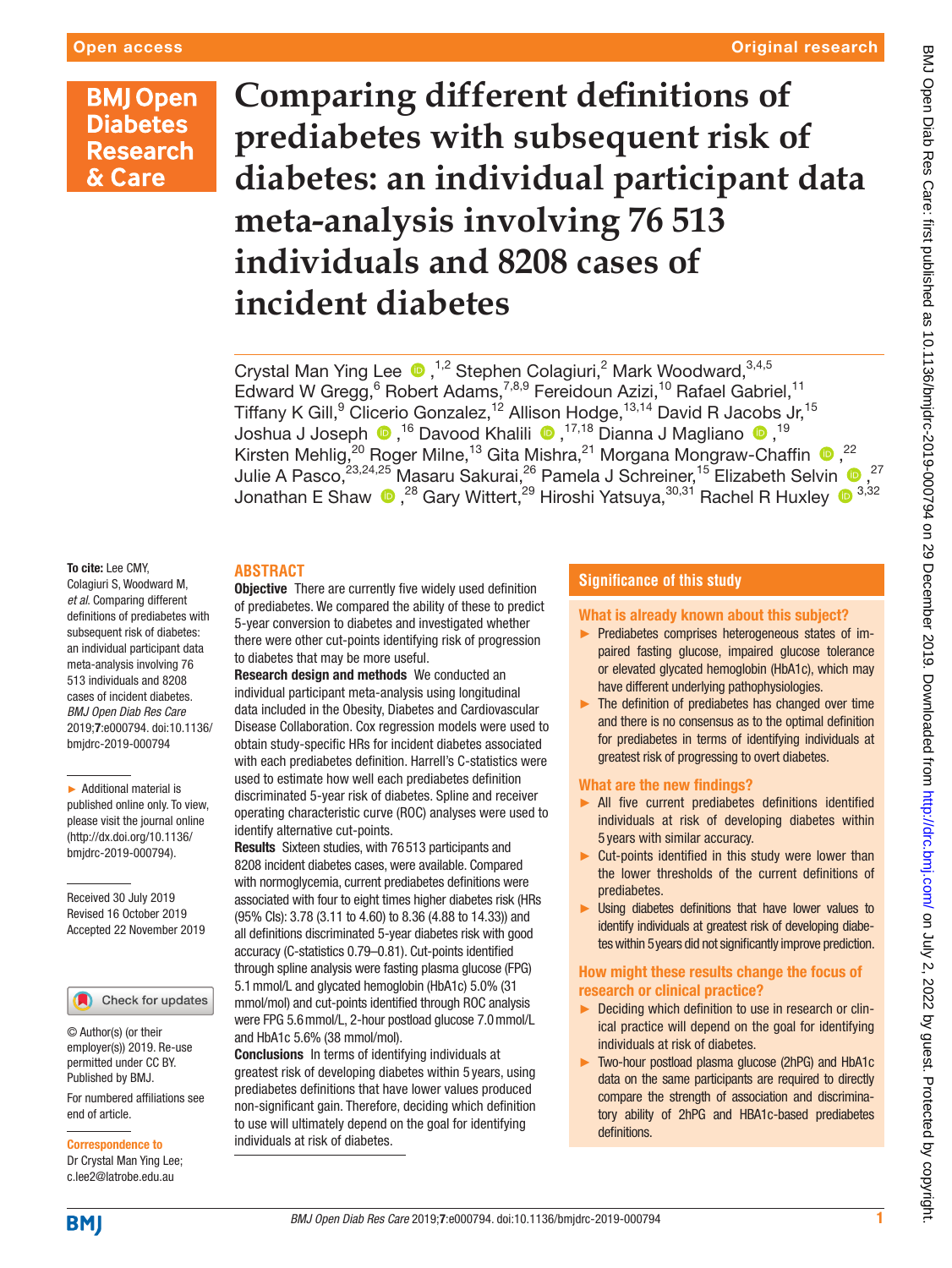#### **INTRODUCTION**

Type 2 diabetes mellitus is one of the most important causes of morbidity and mortality globally. There are an estimated 425million individuals aged 20–79 years worldwide with diabetes, 90% of whom have type 2 diabetes and 212million of them are living with undiagnosed diabetes.<sup>1</sup> As type 2 diabetes is largely lifestyle-related and it is possible to delay or prevent onset through appropriate behavior modification, early identification of individuals most at risk of developing type 2 diabetes has become a cornerstone of public health and diabetes prevention policies. $2<sup>3</sup>$ 

Although the relationship between blood glucose and vascular risk has been shown to be positive and increase monotonically from a low threshold, $4\frac{3}{2}$  cut-points for fasting plasma glucose (FPG), 2-hour postload plasma glucose (2hPG) following an oral glucose challenge and glycated hemoglobin (HbA1c) are frequently used to diagnose diabetes and initiate treatment. Individuals with levels of glycemia that fall just below the cut-point for diabetes are considered to have 'prediabetes', a term that is often used to help identify individuals at risk of converting to overt diabetes, and who therefore may be most receptive to lifestyle interventions that prevent or delay onset. Prediabetes comprises heterogeneous states of impaired fasting glucose (IFG), impaired glucose tolerance (IGT) or elevated HbA1c.<sup>6</sup> Although each of these conditions may have different underlying pathophysiologies, they have been reported to have similar diabetes progression rates in the range of 35.5–45.5 per 1000 person-years for current definitions of prediabetes based on these measures.<sup>78</sup>

The definition of prediabetes has changed over time and there is currently no consensus as to the optimal definition for prediabetes in terms of identifying indi-viduals at greatest risk of progressing to overt diabetes.<sup>[9](#page-8-5)</sup> Based on the WHO IGT definition, there are an estimated 352million adults aged 20–79 years worldwide who are considered to have prediabetes, $<sup>1</sup>$  $<sup>1</sup>$  $<sup>1</sup>$  a figure that</sup> would increase if IFG was also included and increase substantially if a lower FPG threshold was to be adopted, as is advocated by the American Diabetes Association  $(ADA).$ <sup>10</sup> Despite the current lack of evidence regarding how best to define prediabetes and little reliable information regarding the risk of progression from prediabetes to diabetes, $11$  both the UK and the USA have issued guidelines recommending screening for prediabetes.<sup>[12 13](#page-8-8)</sup> There is a need for substantial evidence that could represent multiple geographical areas/populations in order to document the optimal diagnostic criteria.

The aims of the current study are twofold. First, to determine which of the current definitions of prediabetes, advocated by ADA, WHO and the International Expert Committee (IEC), has the highest discriminatory capacity for identifying individuals who convert to diabetes within 5years from those who remain diabetes free, and to see how their performance varies by age, sex and geographical location. Second, to explore if there are other cut-points that are more useful in identifying risk of progression to diabetes.

#### Research design and methods

The Obesity, Diabetes and Cardiovascular Disease Collaboration (ODCDC) is an international data pooling collaboration established to address outstanding issues of epidemiological and clinical importance involving indices of body size, markers of glucose homeostasis and risk of diabetes in diverse populations.<sup>14</sup> The collaboration encompasses populations from Asia, Australia, Europe, and North America. The original ODCDC database was developed from a cleaned and coded dataset provided by investigators of the Collaborative Study of Obesity and Diabetes in Adults (CODA) after obtaining permission for data use from investigators of each of the prospective studies included in CODA. In 2016, we contacted investigators of existing and newly identified studies to provide data for all available study visits to develop a more comprehensive and informative dataset for the Collaboration.

In this study, participants with self-reported diabetes or newly diagnosed diabetes at baseline (n=8803) or who lacked information on diabetes status at baseline (n=1891) or follow-up (n=21165) were excluded from analyses. Participants with missing data on age, body mass index (BMI), systolic blood pressure (SBP) and/or smoking status at baseline were also excluded (n=479).

#### Definitions of prediabetes and incident diabetes

Based on the current cut-points recommended by WHO, $^{15}$  16 ADA<sup>13</sup> and IEC,<sup>17</sup> we included two FPGbased, one 2hPG-based and two HbA1c-based definitions of prediabetes [\(table](#page-2-0) 1). The same cut-points were applied to studies that measured plasma glucose or serum glucose. Prediabetes was defined as FPG 6.1–6.9mmol/L according to the WHO-FPG cut-points, FPG 5.6–6.9mmol/L according to the ADA-FPG cutpoints, 2hPG 7.8–11.0mmol/L according to both WHO and ADA, HbA1c 5.7%–6.4% (39–47mmol/mol) according to the ADA-HbA1c cut-points and HbA1c  $6.0\% - 6.4\%$  (42–47 mmol/mol) according to the IEC-HbA1c cut-points. To standardize diabetes definitions across studies and to take into account that the definitions may have changed during the study, incident diabetes identified in this study was based on blood tests, self-report and/or use of antidiabetic medications. Diabetes cases confirmed solely through sources such as registry data, medical records, etc were not considered here. For FPG-related analyses, we used incident diabetes as defined by self-report, use of antidiabetic medications and/or FPG≥7.0mmol/L at follow-up. For 2hPG-related analyses, incident diabetes was classified by self-report, use of antidiabetic medications, FPG≥7.0mmol/L and/or 2hPG≥11.1mmol/L. For HbA1c-related analyses, incident diabetes was identified by self-report, use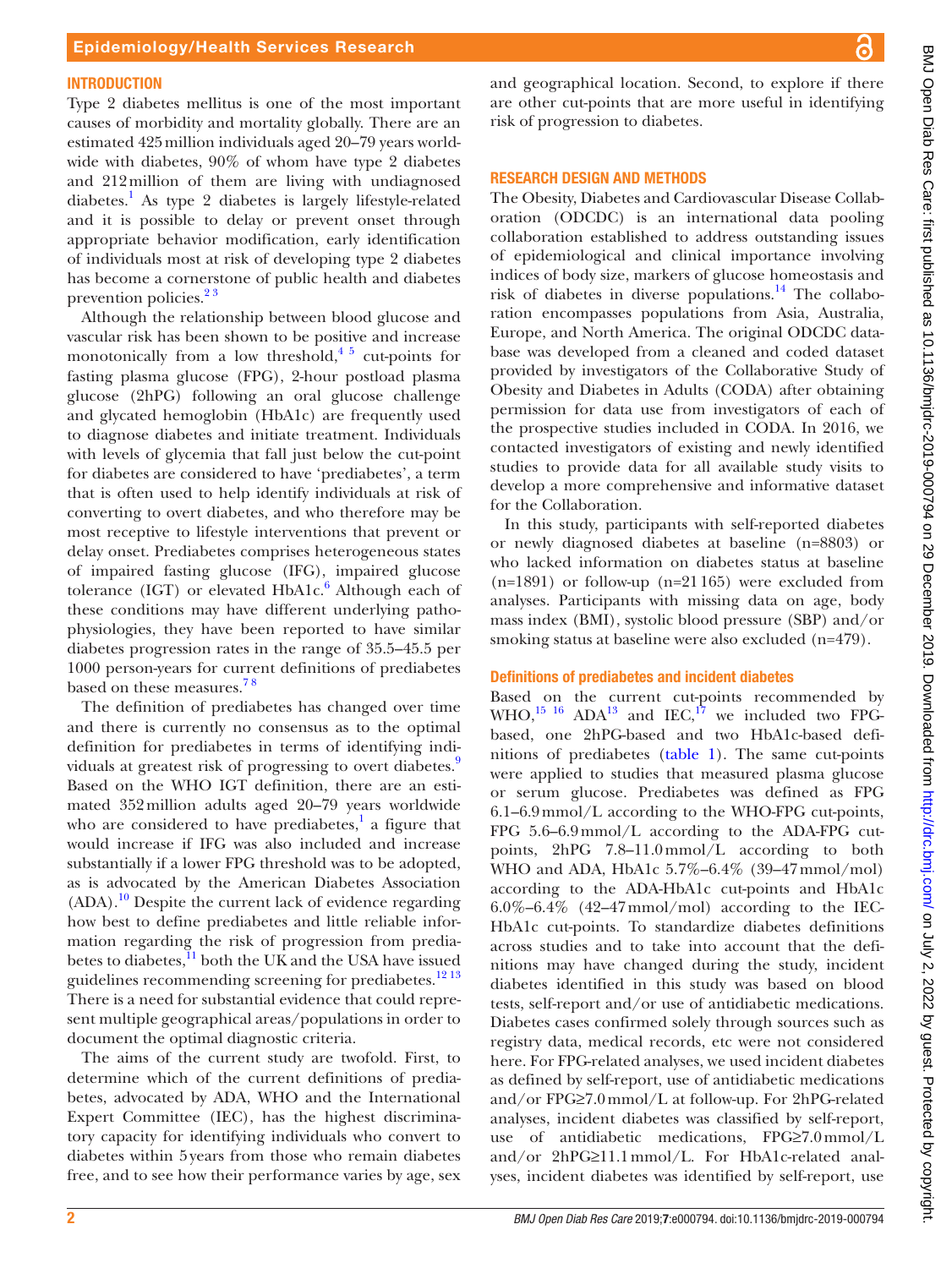<span id="page-2-0"></span>

| Table 1                                | Definitions of glucose tolerance status used in this study |                                          |                                                                                                                                           |
|----------------------------------------|------------------------------------------------------------|------------------------------------------|-------------------------------------------------------------------------------------------------------------------------------------------|
| Definitions <sup>13</sup><br>$15 - 17$ | <b>Normal</b>                                              | <b>Prediabetes</b>                       | Incident diabetes                                                                                                                         |
| <b>WHO-FPG</b>                         | FPG<6.1 mmol/L (110 mg/dL)                                 | FPG 6.1-6.9 mmol/L (110-<br>$124$ mg/dL) | Self-report, use of antidiabetic<br>medications and/or FPG≥7.0 mmol/L                                                                     |
| ADA-FPG                                | FPG<5.6 mmol/L (101 mg/dL)                                 | FPG 5.6-6.9 mmol/L (101-<br>$124$ mg/dL) | $(126 \,\text{mg/dL})$ at follow-up.                                                                                                      |
| 2hPG                                   | 2hPG<7.8 mmol/L (141 mg/dL)                                | 2hPG 7.8-11.0 mmol/L (141-<br>198 mg/dL) | Self-report, use of antidiabetic<br>medications, FPG≥7.0 mmol/L (126 mg/dL)<br>and/or $2hPG \ge 11.1$ mmol/L (200 mg/dL) at<br>follow-up. |
| ADA-HbA1c                              | HbA1c<5.7% (39 mmol/mol)                                   | HbA1c 5.7%-6.4% (39-47 mmol/<br>mol)     | Self-report, use of antidiabetic<br>medications and/or HbA1c≥6.5% (48                                                                     |
| IEC-HbA1c                              | $HbA1c<6.0\%$ (42 mmol/mol)                                | HbA1c 6.0%-6.4% (42-47 mmol/<br>mol)     | mmol/mol) at follow-up.                                                                                                                   |

ADA, American Diabetes Association; FPG, fasting plasma glucose; HbA1c, glycated hemoglobin; 2hPG, 2-hour postload plasma glucose; IEC, International Expert Committee.

of antidiabetic medications and/or HbA1c≥6.5% (48 mmol/mol).

Time to diabetes was calculated as the time between baseline visit and diagnosis of diabetes based on blood testing during a follow-up visit. For participants who selfreported having diabetes or were on antidiabetic medications at follow-up, time to diabetes was estimated as the half-way point between the visit before diabetes was selfreported and the visit when diabetes was reported. Where age at diagnosis of diabetes was available, time to diabetes was calculated as the difference between age at baseline and age at diagnosis of diabetes. Participants who were lost to follow-up or free from diabetes by the end of the study period were censored. Each individual's follow-up was censored at the time of death or last contact with the respective cohort study.

# Statistical analysis

Progression rates from prediabetes to diabetes were estimated for each prediabetes definitions. Diabetes progression rate per 1000 person-years was calculated as the number of participants with prediabetes at baseline who were diagnosed with diabetes during follow-up divided by the total follow-up years of all participants with prediabetes at baseline, and multiplied by 1000. Cox proportional hazard regression models were used to obtain study-specific HRs and 95% CIs for incident diabetes that were associated with each of the five definitions. Normoglycemia or the state of non-prediabetes and diabetes [\(table](#page-2-0) 1), that is below each distinct index threshold of the respective measure, was the reference. Models were adjusted for age and sex and for age, sex, BMI, SBP, cigarette smoking and, where available, family history of diabetes. Random effects meta-analyses were used to pool study-specific log HRs to obtain overall estimate for each prediabetes definition.  $I^2$  statistics were used to quantify heterogeneity. The analyses were repeated by sex, age group, BMI-defined obesity status and country/ geographical region, and tests for heterogeneity across

subgroups were obtained by meta-regression. Sensitivity analysis was conducted by excluding family history of diabetes in the multiple adjusted model. Analyses were repeated including only those studies that had measured both FPG and 2hPG or FPG and HbA1c at baseline to allow direct comparison of estimates between FPG and 2hPG and between FPG and HbA1c. For these analyses, the definition of diabetes was modified to self-report, use of antidiabetic medication, FPG≥7.0mmol/L and/or 2hPG≥11.1mmol/L in the FPG/2hPG analyses; and selfreport, use of antidiabetic medication, FPG≥7.0mmol/L and/or HbA1c≥6.5% in the FPG/HbA1c analyses.

Harrell's C-statistics, stratified by study and adjusted for the above-mentioned covariates, were used to estimate how well each prediabetes definition discriminated between those who developed diabetes over 5years and those who did not. Participants who did not develop diabetes in the first 5years from baseline were censored. Random effects meta-analyses were used to obtain pooled C-statistics for each prediabetes definition. These analyses were repeated by subgroups mentioned above and tested for heterogeneity using meta-regression. In addition, the analyses were repeated on studies that measured both FPG and 2hPG or FPG and HbA1c at baseline and the modified definitions of diabetes as stated above were used.

Restricted cubic splines with four knots were used to examine the relationship between each of the three baseline measures of glycemia and incident diabetes. Knots were defined based on Harrell's recommended percentiles.<sup>18</sup> Reference was chosen as the mean rounded to the nearest whole number. A series of single knot linear splines were fitted to explore if threshold associations exist between each of the three baseline measures of glycemia and incident diabetes. The optimal cut-point was taken to be the knot that corresponded to the smallest Akaike information criterion value. Spline analyses were adjusted for age, sex and study and repeated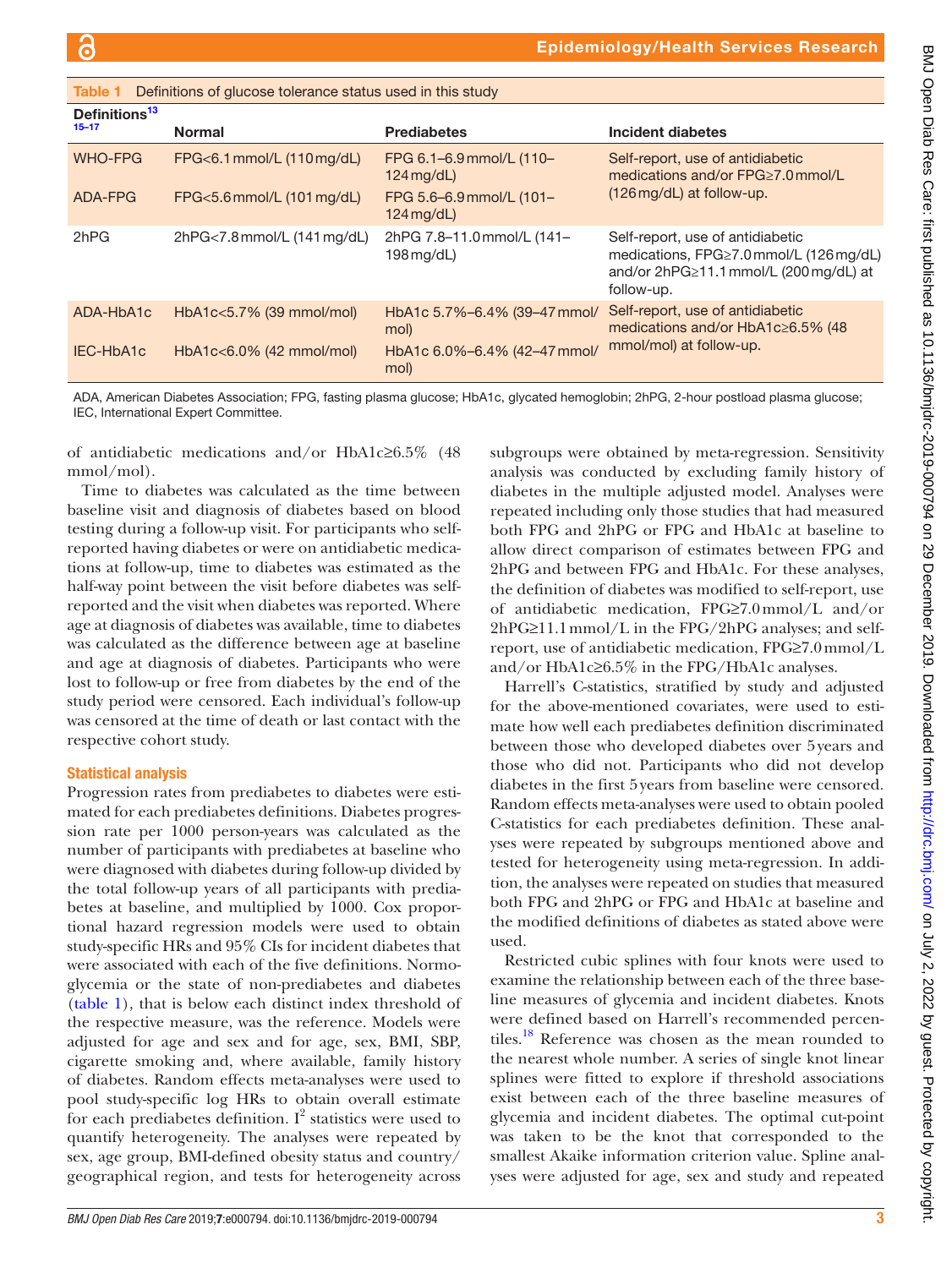with adjustments for age, sex, study, BMI, SBP, cigarette smoking and family history of diabetes. In addition, receiver operating characteristic curve (ROC) analyses were conducted to determine optimal cut-points for discriminating 5-year diabetes risk. The optimal cut-point was taken to be the value where the sum of sensitivity and specificity is at maximum and that sensitivity and specificity are both  $>50\%$  to protect against unacceptable rates of classification error.

Population attributable fraction of diabetes was calculated for each prediabetes definition using the formula: 100×prevalence×(HR–1)/[100+prevalence×(HR–1)]. Age- and sex-adjusted HRs were used in these calculations.

All statistical analyses were performed using Stata/SE V.14.0 (StataCorp, College Station, Texas, USA).

#### **RESULTS**

Sixteen studies contributed information on 76513 participants in whom 8208 cases of FPG-defined incident diabetes developed over a mean follow-up of 11.1 years (range 4.9–21.7 years). Of these studies, five were from Australia, four from the USA, two each from Japan and Sweden and one each from Iran, Mexico and Spain. While all studies collected FPG (mean 5.2mmol/L; range of mean values  $4.1-5.5$  mmol/L), four studies additionally collected 2hPG (mean 6.0mmol/L; range 5.5–6.1mmol/L) and five studies collected HbA1c (mean 5.3% (34 mmol/mol); range 5.1%–5.5% (32–37mmol/ mol)). Baseline characteristics of participants by study are shown in [online supplementary sTable 1](https://dx.doi.org/10.1136/bmjdrc-2019-000794). In brief, mean (SD) age at baseline was 49.6 (12.7) years, mean BMI was  $26.3$  (5.0) kg/m<sup>2</sup>, mean SBP was 125.0 (19.1) mm Hg, 51.7% of participants were female, 19.1% were current smokers and 20.8% had a family history of diabetes. Progression from prediabetes to diabetes was 45.7 per 1000 person-years (range 20.0–138.4 per 1000 person-years) for WHO-FPG-defined prediabetes, 23.7 per 1000 person-years (range 11.2–80.8 per 1000 personyears) for ADA-FPG-defined prediabetes, 43.8 per 1000 person-years (range 30.5–62.2 per 1000 person-years) for

2hPG, 45.2 per 1000 person-years (range 31.0–87.7 per 1000 person-years) for ADA-HbA1c and 79.4 per 1000 person-years (range 51.1–154.3 per 1000 person-years) for IEC-HbA1c [\(online supplementary sTable 2\)](https://dx.doi.org/10.1136/bmjdrc-2019-000794).

#### Association between prediabetes and risk of diabetes

From 74095 participants with measured FPG and no diabetes at baseline, 8208 cases of incident diabetes as defined by self-report, use of antidiabetic medications and/or FPG≥7.0mmol/L, over 825051 person-years of follow-up were included in analyses involving FPG. Compared with the normal FPG group, WHO-FPGdefined prediabetes at study baseline was associated with an age- and sex-adjusted HR (95% CIs) of 7.50 (5.86 to 9.60) [\(online supplementary sFigure 1](https://dx.doi.org/10.1136/bmjdrc-2019-000794)), which was attenuated with further adjustment (multiple adjusted HR 5.54 (4.31 to 7.12); [table](#page-3-0) 2). When the ADA-FPG cut-points were used, the association between prediabetes and diabetes relative to normal FPG was also strong (multiple adjusted HR  $4.17$  (3.36 to  $5.17$ ); [table](#page-3-0) 2; [online](https://dx.doi.org/10.1136/bmjdrc-2019-000794) [supplementary sFigure 2](https://dx.doi.org/10.1136/bmjdrc-2019-000794)). Heterogeneity was observed between studies for all analyses  $(I^2 \text{ range } 93.3\% - 94.2\%).$  $(I^2 \text{ range } 93.3\% - 94.2\%).$  $(I^2 \text{ range } 93.3\% - 94.2\%).$ The results were not significantly different between men and women (p=0.511–0.553), between younger and older age groups (0.873–0.926), nor between countries/ geographical regions irrespective of which fasting cutpoint was used (0.128–0.133; [figure](#page-4-0) 1; [online supplemen](https://dx.doi.org/10.1136/bmjdrc-2019-000794)[tary sTable 3](https://dx.doi.org/10.1136/bmjdrc-2019-000794)). The results for WHO-FPG were, however, different between BMI-defined obesity subgroups with stronger associations observed in the normal weight group (multiple adjusted HR: BMI  $18.5-24.9 \text{ kg/m}^2$ 10.49 (7.20 to 15.27); BMI 25.0–29.9kg/m<sup>2</sup> 6.56 (4.86 to 8.86); BMI≥30 kg/m<sup>2</sup> 4.36 (3.36 to 5.68); p<0.001; [online](https://dx.doi.org/10.1136/bmjdrc-2019-000794) [supplementary sTable 4](https://dx.doi.org/10.1136/bmjdrc-2019-000794)). Excluding family history of diabetes from the multiple adjusted model did not materially alter the relationships.

In four studies including 13536 participants without diabetes (145206 person-years of follow-up) who had 2hPG measured at baseline, 1787 cases of incident diabetes as defined by self-report, use of antidiabetic medications,

|                               |                    | predicting 5-year risk of diabetes associated with prediabetes status at baseline |           |                        |              |
|-------------------------------|--------------------|-----------------------------------------------------------------------------------|-----------|------------------------|--------------|
|                               | Multiple adjusted* |                                                                                   |           |                        |              |
| <b>Prediabetes definition</b> | N                  | <b>HR (95% CI)+</b>                                                               | $I^2(% )$ | C-statistics (95% CI)+ | $I^2(% )$    |
| WHO-FPG‡                      | 73151              | 5.54 (4.31 to 7.12)                                                               | 93.9      | 0.789 (0.772 to 0.807) | 63.5         |
| ADA-FPG‡                      | 73151              | 4.17 (3.36 to 5.17)                                                               | 93.3      | 0.803 (0.787 to 0.819) | 62.2         |
| 2hPG                          | 12846              | 3.78 (3.11 to 4.60)                                                               | 66.4      | 0.793 (0.774 to 0.812) | $\mathbf{0}$ |
| ADA-HbA1c                     | 19375              | 7.81 (4.32 to 14.14)                                                              | 94.9      | 0.811 (0.724 to 0.899) | 97.9         |
| IEC-HbA1c                     | 19375              | 8.36 (4.88 to 14.33)                                                              | 93.9      | 0.802 (0.729 to 0.874) | 96.2         |

<span id="page-3-0"></span>Table 2 Pooled HRs for incident diabetes association with prediabetes status at baseline and Harrell's C-statistics for

\*Age, sex, body mass index, systolic blood pressure, smoking and family history of diabetes.

†Normal (non-prediabetes or diabetes) was the reference group, see [table 1](#page-2-0) for the respective definitions.

‡Family history of diabetes was not adjusted for MESA and Aichi.

ADA, American Diabetes Association; FPG, fasting plasma glucose; HbA1c, glycated hemoglobin; 2hPG, 2-hour postload plasma glucose; IEC, International Expert Committee.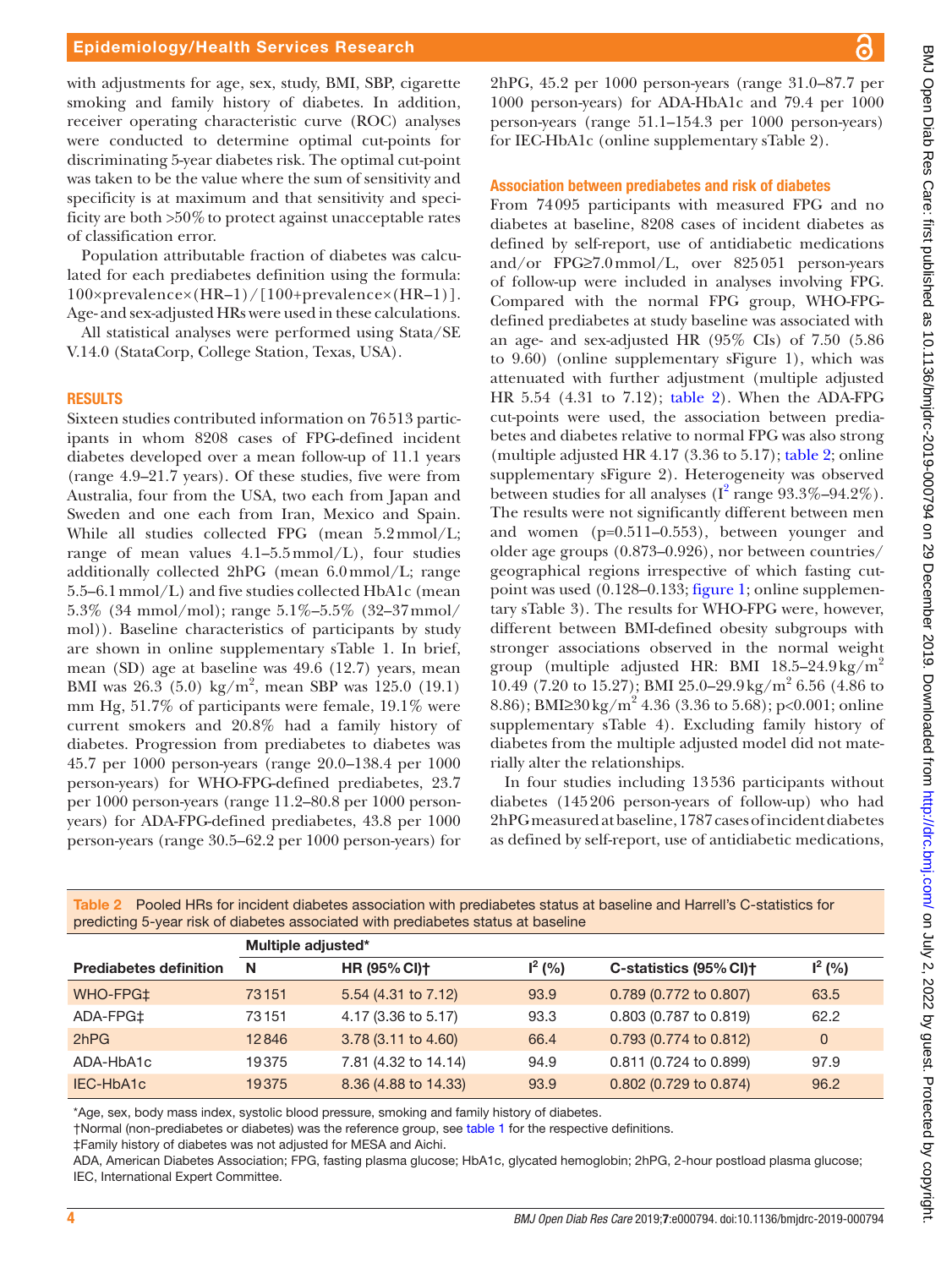| definition<br>Sex<br>HR (95% CI)<br>n (cases) |                         | $1^2$ (%) |
|-----------------------------------------------|-------------------------|-----------|
| FPG WHO<br>34743 (3975)<br>Men                | 6.38 (4.72, 8.62)       | 92.7      |
| Women<br>38408 (4111)                         | 5.52 (4.25, 7.16)       | 86.8      |
| <b>FPG ADA</b><br>Men<br>34743 (3975)         | 4.57 (3.54, 5.91)       | 90.8      |
| Women<br>38408 (4111)                         | 4.11 (3.31, 5.10)       | 85.9      |
| 2hPG<br>Men<br>5586 (762)                     | 4.00 (3.23, 4.95)       | 35.3      |
| Women<br>7260 (950)                           | 3.69 (2.88, 4.74)       | 64.3      |
| HbA1c ADA<br>Men<br>10300 (744)               | 7.78 (4.18, 14.49) 91.5 |           |
| Women<br>9075 (752)                           | 7.18 (3.61, 14.24) 91.5 |           |
| HbA1c IEC<br>10300 (744)<br>Men               | 8.52 (4.70, 15.44) 90.9 |           |
| Women<br>9075 (752)                           | 8.68 (5.00, 15.06) 98.2 |           |
| в<br>Age<br>(years)                           |                         |           |
| <b>FPG WHO</b><br>33341 (3246)<br>< 50        | 6.29 (4.57, 8.65)       | 88.1      |
| 50-59<br>23487 (2955)                         | 5.94 (4.47, 7.89)       | 86.7      |
| $\geq 60$<br>15912 (1864)                     | 6.14 (4.47, 8.44)       | 84.6      |
| <b>FPG ADA</b><br>< 50<br>33651 (3259)        | 4.42 (3.38, 5.78)       | 88.0      |
| 50-59<br>23361 (2949)                         | 4.61 (3.65, 5.82)       | 84.0      |
| $\geq 60$<br>15912 (1864)                     | 4.24 (3.21, 5.60)       | 80.2      |
| 2hPG<br>7777 (939)<br>$50$                    | 3.75 (2.64, 5.31)       | 77.3      |
| 50-59<br>3007 (472)                           | 4.03 (3.33, 4.88)       | 0         |
| 2062 (301)<br>$\geq 60$                       | 3.75 (2.95, 4.77)       | 0         |
| <b>HBA1c ADA</b><br>< 50<br>10634 (514)       | 8.83 (4.01, 19.41) 92.0 |           |
| 50-59<br>5005 (488)                           | 6.68 (3.67, 12.16) 84.3 |           |
| $\geq 60$<br>3736 (494)                       | 6.95 (4.25, 11.36) 70.3 |           |
| HbA1c IEC<br>< 50<br>10634 (514)              | 11.36 (5.04, 25.64)90.6 |           |
| 5005 (488)<br>50-59                           | 8.10 (4.38, 14.97) 86.0 |           |
| 3736 (494)<br>$\geq 60$                       | 6.98 (4.44, 10.99) 72.6 |           |

 $1 \quad 2$ 5 10 20

<span id="page-4-0"></span>Figure 1 Associations between prediabetes and diabetes by prediabetes definition and (A) sex, (B) age group. HRs adjusted for age, body mass index, systolic blood pressure, smoking and family history of diabetes; normal (ie, non-prediabetes or diabetes) was the reference group. ADA, American Diabetes Association; FPG, fasting plasma glucose; HbA1c, glycated hemoglobin; 2hPG, 2 hour postload plasma glucose; IEC, International Expert Committee. See [table 1](#page-2-0) for the respective definitions.

FPG≥7.0mmol/L and/or 2hPG≥11.1mmol/L were identified. Participants with 2hPG-defined prediabetes had almost four times the risk of diabetes as those with normal 2hPG (multiple adjusted HR: 3.78 (3.11 to 4.60);  $I^2$ =66.4%; [table](#page-3-0) 2; [online supplementary sFigure 3](https://dx.doi.org/10.1136/bmjdrc-2019-000794)). As for FPG-defined prediabetes, there was no evidence of a sex-difference (p=0.702), an age-difference (p=0.929), nor a body size-difference (p=0.052) in the 2hPG association ([figure](#page-4-0) 1; [online supplementary sTable 4](https://dx.doi.org/10.1136/bmjdrc-2019-000794)). One study contributed data to each country/region; there was no observable difference in the associations between the four countries (multiple adjusted HRs range from 3.04 (2.17 to 4.26) for Spain to 4.82 (3.93 to 5.91) for Australia; p=0.303; [online supplementary sTable 3\)](https://dx.doi.org/10.1136/bmjdrc-2019-000794). Excluding family history of diabetes in the multiple adjusted model did not materially alter the relationships.

For analyses concerning HbA1c, five studies with 19975 participants free of diabetes who had HbA1c measured at baseline, 1560 cases of incident diabetes as defined by self-report, use of antidiabetic medications and/or

### Epidemiology/Health Services Research

HbA1c≥6.5%, and 145682 person-years of follow-up were included. Participants with ADA-HbA1c-defined prediabetes had approximately eight times the risk of a subsequent diagnosis of diabetes than those with HbA1c<5.7% (multiple adjusted HR: 7.81 (4.32 to 14.14);  $I^2 = 94.9\%$ ; [table](#page-3-0) 2; [online supplementary sFigure 4s](https://dx.doi.org/10.1136/bmjdrc-2019-000794)). Similarly, those with IEC-HbA1c-defined prediabetes had roughly eight times higher risk of developing diabetes than those with normal HbA1c but again with considerable betweenstudy heterogeneity (8.36 (4.88 to 14.33);  $I^2 = 93.9\%$ ; [table](#page-3-0) 2; [online supplementary sFigure 5\)](https://dx.doi.org/10.1136/bmjdrc-2019-000794). The results were similar between men and women (p=0.921–0.930), between-age groups (0.342–0.655), between countries (0.505–0.555) and between obesity status (0.123–0.145; [figure](#page-4-0) 1; [online supplementary sTables 3–4\)](https://dx.doi.org/10.1136/bmjdrc-2019-000794). The results were unaffected by excluding family history of diabetes from the multiple adjusted model.

When the analyses were repeated restricted to studies that had measured both FPG and 2hPG at baseline (n=12844), the relationship between incident diabetes (defined by self-report, use of antidiabetic medications, FPG≥7.0mmol/L and/or 2hPG≥11.1mmol/L) and 2hPG-defined prediabetes had a higher HR than either of the FPG definitions of prediabetes, although CIs overlapped [\(online supplementary sTable 5\)](https://dx.doi.org/10.1136/bmjdrc-2019-000794). For the analyses on studies that had measured both FPG and HbA1c at baseline (n=16979), the relationship with incident diabetes (defined by self-report, use of antidiabetic medications, FPG≥7.0mmol/L and/or HbA1c≥6.5%) was highest for IEC-HbA1c-defined prediabetes, although CIs also overlapped.

# Ability of prediabetes to discriminate between people who developed diabetes over 5 years or not

The discriminatory ability for 5-year risk of diabetes was similar between all five prediabetes definitions [\(online supplementary sFigures 6–10;](https://dx.doi.org/10.1136/bmjdrc-2019-000794) [table](#page-3-0) 2). The multiple adjusted C-statistics ranged from 0.789 (0.772 to 0.807) for WHO-FPG-defined prediabetes to 0.811 (0.724 to 0.899) for ADA-HbA1c-defined prediabetes [\(table](#page-3-0) 2). Apart from the 2hPG prediabetes definition, between-study heterogeneity was observed in all analyses  $(I^2=62.2\% - 97.9\%)$ . The discriminatory ability was not significantly different between men and women (p=0.137–0.938), between-age groups (0.290–0.731), nor between countries/geographical regions (0.401–0.949; [online supplementary sTables 6–8\)](https://dx.doi.org/10.1136/bmjdrc-2019-000794). The discriminatory ability for WHO-FPG-defined prediabetes was, however, better in the BMI-defined normal weight group than in groups with higher BMI (multiple adjusted C-statistics: BMI 18.5–24.9 kg/m<sup>2</sup> 0.795 (0.759 to 0.831); BMI 25.0–  $29.9 \text{ kg/m}^2$  0.770 (0.728 to 0.812); BMI $\geq$ 30 kg/m<sup>2</sup> 0.734  $(0.698 \text{ to } 0.771)$ ; p=0.003; [online supplementary sTable](https://dx.doi.org/10.1136/bmjdrc-2019-000794) [9](https://dx.doi.org/10.1136/bmjdrc-2019-000794)).

When the analyses were restricted to those studies that had measured both FPG and 2hPG at baseline, the C-statistic was higher for the 2hPG-defined prediabetes (0.792 (0.773 to 0.811)) when compared with the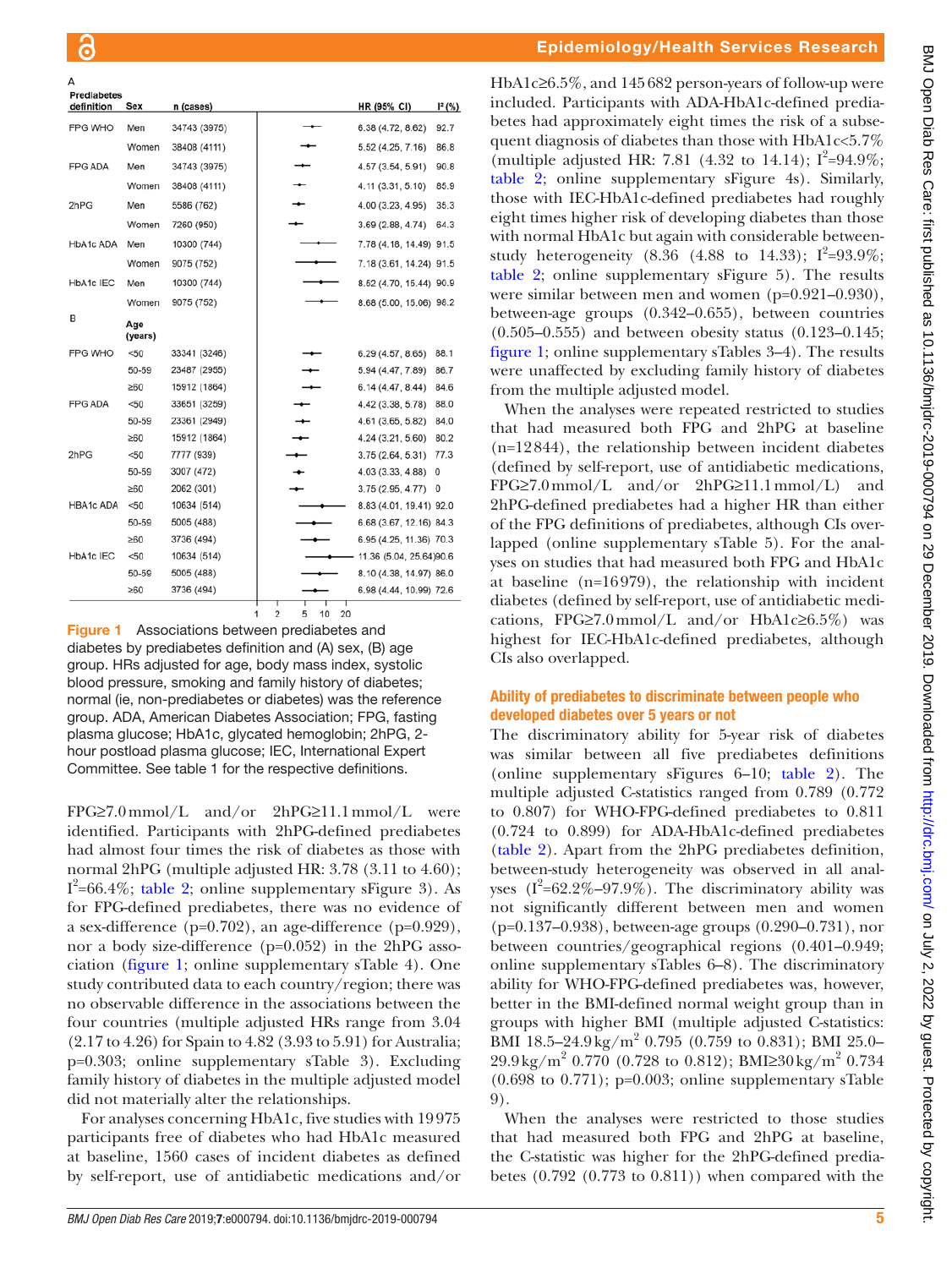WHO-FPG-defined prediabetes (0.738 (0.718 to 0.758); [online supplementary sTable 5\)](https://dx.doi.org/10.1136/bmjdrc-2019-000794). For analyses that were restricted to studies that had measured both FPG and HbA1c, the C-statistics were not different between the prediabetes definitions.

#### Shape of relationships between measures of glycemia and incident diabetes

The relationship between 2hPG and incident diabetes appeared log-linear from 2hPG 5.0mmol/L to below the cut-point for diabetes  $(=11.0 \,\mathrm{mmol/L})$ , [online supplemen](https://dx.doi.org/10.1136/bmjdrc-2019-000794)[tary sFigure 11a\)](https://dx.doi.org/10.1136/bmjdrc-2019-000794). In contrast, a non-linear relationship was observed between FPG and incident diabetes with the angle of the slope increasing at approximately FPG 4.5, 5.0 and 5.5mmol/L ([online supplementary sFigure](https://dx.doi.org/10.1136/bmjdrc-2019-000794) [11b](https://dx.doi.org/10.1136/bmjdrc-2019-000794)). A non-linear relationship was similarly observed between HbA1c and incident diabetes with the change in slope occurring at approximately HbA1c 4.5% (26 mmol/mol), 5.0% (31 mmol/mol) and 5.5% (37 mmol/ mol; [online supplementary sFigure 11c\)](https://dx.doi.org/10.1136/bmjdrc-2019-000794).

Based on multiple adjusted single knot linear spline models, the mathematically optimal cut-points associated with incident diabetes were FPG 5.1mmol/L and HbA1c 5.0% (31 mmol/mol). A cut-point was not derived for 2hPG due to the log-linear relationship observed. The multiple adjusted C-statistics for prediabetes based on these cut-points were 0.783 (0.762 to 0.804)  $(I^2=79.9\%)$ for FPG and 0.754 (0.692 to 0.817) ( $I^2=94.7\%$ ) for HbA1c. The proportions of participants classified as having prediabetes at baseline according to these cut-points were 56.7% for FPG and 77.8% for HbA1c [\(table](#page-6-0) 3). Progression from prediabetes to diabetes based on these cut-points were 14.4 per 1000 person-years for FPG and 13.7 per 1000 person-years for HbA1c.

According to the ROC analysis, the optimal cut-points for discriminating 5-year risk of diabetes were FPG 5.6mmol/L (sensitivity=64.1%, specificity=77.0%), 2hPG 7.0mmol/L (sensitivity=62.0%, specificity=80.9%) and HbA1c 5.6% (38 mmol/mol; sensitivity=72.8%, specificity=79.6%). Compared with these cut-points, current prediabetes definitions with higher cut-points (ie, WHO-FPG, 2hPG and IEC-HbA1c) have significantly lower sensitivity but higher specificity and positive predictive values. In contrast, cut-points derived from spline analysis have substantially higher sensitivity but lower specificity and positive predictive values ([table](#page-6-0) 3).

The fraction of diabetes attributable to prediabetes ranged from 32.5% to 61.7% for FPG, 30.5% to 38.8% for 2hPG and 37.6% to 74.5% for HbA1c [\(table](#page-6-0) 3).

#### **CONCLUSIONS**

Prediabetes is a contentious term for levels of glycemia that are elevated above the normal range but below the level used to define diabetes, as many people classified with prediabetes do not progress to overt diabetes and may even revert to normoglycemia.<sup>[11 19](#page-8-7)</sup> Adding to the complexity is that, depending on region of the world, up

to five different methods for defining prediabetes are in use. The results of our individual participant meta-analysis showed that all current prediabetes definitions were associated with an increased risk of diagnosed diabetes and all of them identified people at high risk for a subsequent diabetes diagnosis within 5years with reasonably good accuracy. All variables in the multiple-adjusted models were associated with diabetes risk and the association was strongest for family history of diabetes (HRs 1.53–1.64). Our findings were consistent across groups that differed on the basis of sex, age and geographical region. Furthermore, cut-points identified here were lower than those used in current prediabetes definitions.

Similar to our study, a recent systematic review reported the risk of developing diabetes varied by prediabetes definitions and found no clear pattern of difference between geographical regions.<sup>[11](#page-8-7)</sup> The review also showed that for people with prediabetes, the overall risk of diabetes increased over time while the likelihood of regression to normoglycemia decreased over time. Surprisingly though, regression to normoglycemia was observed even after 11 years of follow-up.

A US study reported small, but significant, differences in C-statistics for predicting diagnosed diabetes between the prediabetes definitions analyzed here, with higher values observed in FPG-based than HbA1c-based definitions.[20](#page-9-2) In contrast, C-statistics in our study were higher for HbA1c-based than FPG-based definitions in the subgroup with both FPG and HbA1c data, although CIs overlapped. Similarly, higher C-statistics, with overlapping CIs, were observed for the 2hPG definition when compared with FPG-based definitions. Nevertheless, the difference between the highest and lowest C-statistics was small, hence, impact on the overall discriminatory accuracy between the definitions in practice would be negligible.

In addition to comparing the relationship between current prediabetes definitions and incident diabetes, we identified mathematically optimal definitions of prediabetes for FPG and HbA1c. As reported in a Dutch study, non-linear relationships were observed for FPG and HbA1c and incident diabetes.<sup>21</sup> Our results showed the slope was steeper from approximately 5.0mmol/L for FPG and from approximately 5.0% (31 mmol/mol) for HbA1c. Similarly, an Israeli study found men with higher FPG within the normal range had progressively increased risk of diabetes compared with men with  $FPG < 4.5$  mmol/L.<sup>22</sup> Furthermore, our results from single knot spline analysis suggested that the optimal cut-points for FPG or HbA1c associated with incident diabetes fell within the normoglycemic range while cut-points identified through ROC analysis were in line with the ADA definitions possibly because similar approach was used (ie, sensitivity and specificity had to be  $\geq 50\%$ ). Other studies have also reported optimal cut-points that are below the lower limit of current prediabetes definitions. $^{23}$   $^{24}$ Whether a lower cut-point is considered appropriate or not will depend on the goal (eg, risk stratification and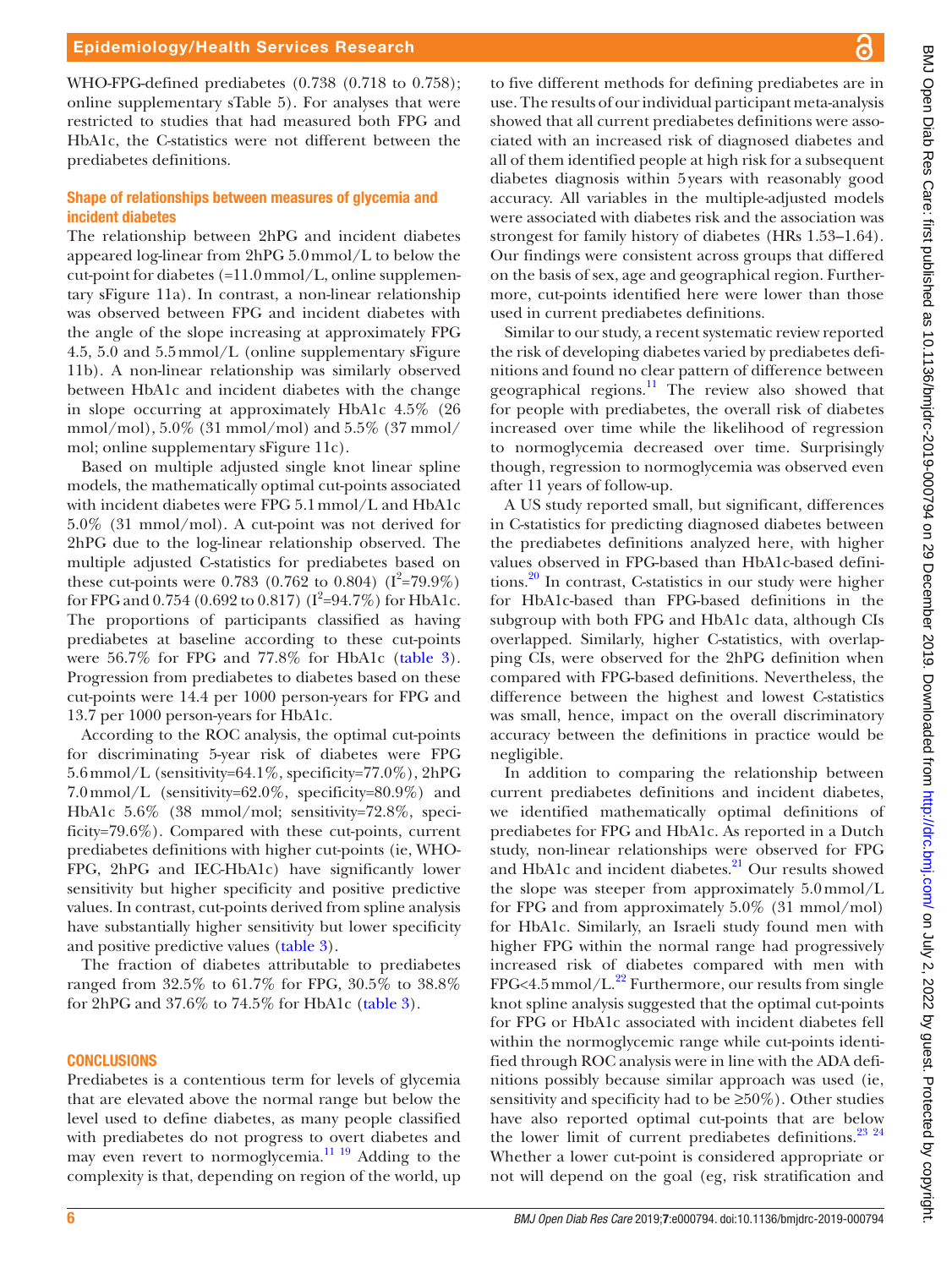|                        |                   | Table 3 Characteristics of currently used, and mathematically derived, prediabetes cut-points for predicting 5-year diabetes risk |                        |                     |                                 |                                 |                                                  |                                                              |                                            |
|------------------------|-------------------|-----------------------------------------------------------------------------------------------------------------------------------|------------------------|---------------------|---------------------------------|---------------------------------|--------------------------------------------------|--------------------------------------------------------------|--------------------------------------------|
|                        | point<br>Cut-     | Area under the curve                                                                                                              | [%]<br>Sensitivity     | Specificity (%)     | Positive predicted<br>value (%) | Negative predicted<br>value (%) | prevalence (%)<br>prediabetes<br><b>Baseline</b> | and sex-adjusted<br>Age-adjsuted<br>$\widetilde{\mathbf{H}}$ | attributable<br>fraction (%)<br>Population |
| FPG (mmol/L)           |                   |                                                                                                                                   |                        |                     |                                 |                                 |                                                  |                                                              |                                            |
| Derived from<br>ROC    | 5.6*              | 0.706 (0.697 to 0.715)                                                                                                            | 65.9)<br>64.1 (62.3 to | 77.0 (76.7 to 77.3) | 9.8 (9.4 to 10.2)               | 98.2 (98.1 to 98.3)             | 24.6                                             | 5.24                                                         | 51.1                                       |
| WHO-FPG                | $6.1*$            | 0.665 (0.656 to 0.674)                                                                                                            | 41.0)<br>39.1 (37.3 to | 93.8 (93.7 to 94.0) | 19.9 (18.8 to 20.9)             | 97.5 (97.4 to 97.6)             | 7.4                                              | 7.50                                                         | 32.5                                       |
| ADA-FPG                | 5.6*              | 0.706 (0.697 to 0.715)                                                                                                            | 65.9)<br>64.1 (62.3 to | 77.0 (76.7 to 77.3) | $9.8(9.4 \text{ to } 10.2)$     | 98.2 (98.1 to 98.3)             | 24.6                                             | 5.24                                                         | 51.1                                       |
| Derived from<br>spline | $5.1*$            | 0.641 (0.634 to 0.648)                                                                                                            | 85.2)<br>83.9 (82.4 to | 44.3 (44.0 to 44.7) | 5.6 (5.3 to 5.8)                | 98.6 (98.5 to 98.7)             | 56.7                                             | 3.84                                                         | 61.7                                       |
| 2hPG (mmol/L)          |                   |                                                                                                                                   |                        |                     |                                 |                                 |                                                  |                                                              |                                            |
| Derived from<br>ROC    | $7.0*$            | 0.715 (0.695 to 0.734)                                                                                                            | 65.9)<br>62.0 (58.1 to | 80.9 (80.2 to 81.6) | 13.5 (12.2 to 14.8)             | 97.8(97.5 to 98.1)              | 21.1                                             | 4.00                                                         | 38.8                                       |
| WHO/ADA-2hPG 7.8*      |                   | 0.700 (0.680 to 0.720)                                                                                                            | 54.3)<br>50.2 (46.2 to | 89.8 (89.2 to 90.3) | 19.0 (17.2 to 21.0)             | 97.4(97.1 to 97.7)              | 12.1                                             | 4.63                                                         | 30.5                                       |
| HbA1c (%)              |                   |                                                                                                                                   |                        |                     |                                 |                                 |                                                  |                                                              |                                            |
| Derived from<br>ROC    | 5.6               | 0.762 (0.747 to 0.777)                                                                                                            | 75.7<br>72.8 (69.8 to  | 79.6 (79.1 to 80.2) | 14.3 (13.3 to 15.4)             | 98.4 (98.2 to 98.6)             | 22.7                                             | 10.12                                                        | 67.4                                       |
| ADA-HbA1c              | 5.7               | 0.748 (0.732 to 0.764)                                                                                                            | 67.9)<br>64.7 (61.5 to | 85.0 (84.4 to 85.5) | 16.7 (15.5 to 18.0)             | 98.1 (97.9 to 98.3)             | 17.3                                             | 9.76                                                         | 60.2                                       |
| IEC-HbA1c              | $\overline{6}$ .0 | 0.679 (0.663 to 0.695)                                                                                                            | 43.8)<br>40.4 (37.2 to | 95.4 (95.0 to 95.7) | 28.9 (26.4 to 31.5)             | $97.2$ (96.9 to $97.4$ )        | 6.2                                              | 10.72                                                        | 37.6                                       |
| Derived from<br>spline | 5.0               | 0.590 (0.582 to 0.598)                                                                                                            | 96.3)<br>94.9 (93.3 to | 23.0 (22.4 to 23.6) | 5.44 (5.09 to 5.81)             | 99.0 (98.6 to 99.3)             | 77.8                                             | 4.75                                                         | 74.5                                       |
|                        |                   |                                                                                                                                   |                        |                     |                                 |                                 |                                                  |                                                              |                                            |

# \*To convert glucose from mmol/L to mg/dL, divide value by 0.0555.<br>ADA, American Diabetes Association; FPG, fasting plasma glucose; HbA1c, glycated hemoglobin; 2hPG, 2-hour postload plasma glucose; IEC, International Expert ADA, American Diabetes Association; FPG, fasting plasma glucose; HbA1c, glycated hemoglobin; 2hPG, 2-hour postload plasma glucose; IEC, International Expert Committee. \*To convert glucose from mmol/L to mg/dL, divide value by 0.0555.

<span id="page-6-0"></span>*BMJ Open Diab Res Care* 2019; 7:e000794. doi:10.1136/bmjdrc-2019-000794

<u>ခြ</u>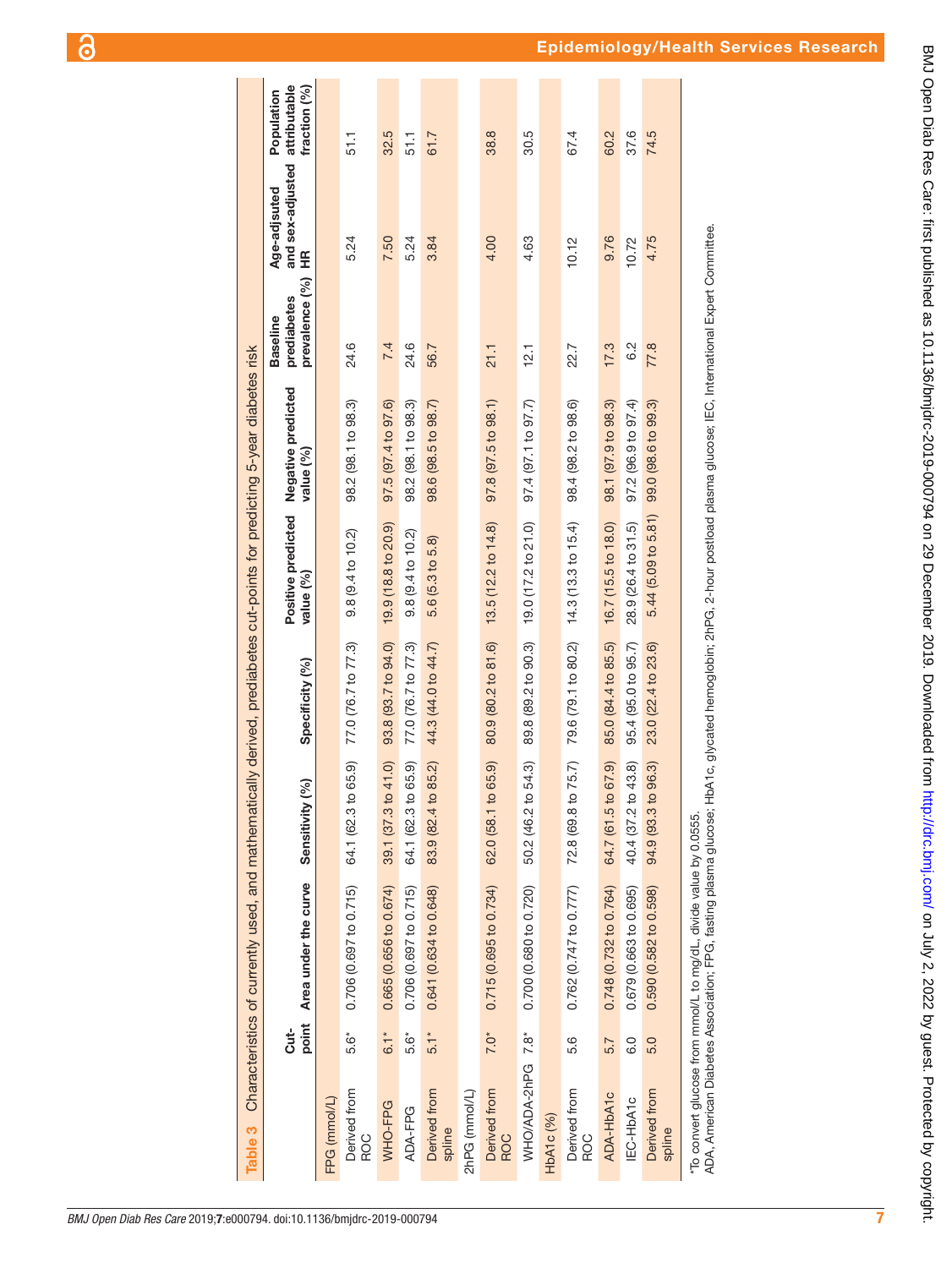prediction or targeting intervention strategies and prevention). Lowering the current prediabetes cut-points to the level suggested here would identify substantially more participants with prediabetes at baseline but the rate of progression from prediabetes to diabetes would be lower. As there is limited evidence of benefit of intervention in individuals with IFG,  $25\frac{25}{6}$  let alone normoglycemia, it seems inappropriate to recommend lowering of cut-points for prediabetes for the purpose of initiating treatment such as pharmacotherapy. Moreover, reclassifying otherwise healthy individuals as having prediabetes may confer psychological distress or economic harm.<sup>[27 28](#page-9-7)</sup> On the other hand, lowering the cut-points may offer more opportunity to prevent progression to diabetes through lifestyle interventions at a population level.

The strength of our study was the use of individual participant data from 16 studies. Nevertheless, a few limitations warrant mention. Between-study heterogeneity was generally high across all analyses; analysis by subgroups did not identify possible sources of heterogeneity. Variability of HbA1c assays used between studies and within studies over time may have partly contributed to the high heterogeneity in analyses related to HbA1c. Nevertheless, four of the five studies that measured HbA1c conducted baseline and last follow-up visits over similar periods. We were unable to directly compare the strength of association and discriminatory ability of 2hPG-based and HbA1c-based prediabetes definitions in the same participants as only one study had all three measures of glycemia. Furthermore, those who died before follow-up were more likely to have developed diabetes which would have been missed by our studies, given the increased risk of death associated with diabetes.<sup>20 29-32</sup> If mortality differed between the prediabetes categories, this might lead to different degrees of underestimation of true incidence between the categories. The lack of studies that had collected 2hPG and/or HbA1c also reduced the generalizability of the results by country/geographical region as most of the subgroups included only one study. Moreover, we were unable to examine how the relationship may vary by ethnic/race group. Furthermore, unlike mortality as an outcome which is accompanied by a date of death, time to diabetes is an approximation.

All current prediabetes definitions were associated with greater risk of diabetes relative to people with lower glucose concentrations and identified people at risk of developing diabetes within 5years with similar accuracy. Therefore, deciding which definition to use will ultimately depend on the allocation of healthcare resources available to intervene in individuals designated at high risk, and the need to balance sensitivity with specificity. Unsurprisingly, using a lower glycemic threshold to define prediabetes will increase the number of individuals who may qualify for an intervention but at the risk of treating many individuals who are less likely to progress to diabetes. As suggested in the WHO/International Diabetes Federation  $2006$  report,<sup>[15](#page-8-10)</sup> including known

diabetes risk factors in the assessment of risk rather than basing it on a single measure of glycemia would be a better and more nuanced approach to identifying those most at risk of developing diabetes and in need of subsequent intervention.

#### Author affiliations

<sup>1</sup>School of Psychology and Public Health, La Trobe University, Bundoora, Victoria, Australia

<sup>2</sup> Boden Collaboration for Obesity, Nutrition and Exercise & Eating Disorders, University of Sydney, Sydney, New South Wales, Australia

<sup>3</sup>The George Institute for Global Health, University of New South Wales, Sydney, New South Wales, Australia

<sup>4</sup>The George Institute for Global Health, University of Oxford, Oxford, UK

5 Department of Epidemiology, Johns Hopkins University, Baltimore, Maryland, USA <sup>6</sup>Department of Epidemiology and Statistics, School of Public Health, Imperial College London, London, UK

<sup>7</sup> Adelaide Institute for Sleep Health, College of Medicine and Public Health, Flinders University, Adelaide, South Australia, Australia

<sup>8</sup>Respiratory and Sleep Service, Southern Adelaide Local Health Network, SA Health, Adelaide, South Australia, Australia

<sup>9</sup> Faculty of Health and Medical Sciences, Adelaide Medical School, The University of Adelaide, Adelaide, South Australia, Australia

<sup>10</sup>Endocrine Research Center, Research Institute for Endocrine Sciences, Shahid Beheshti University of Medical Sciences, Tehran, Iran

<sup>11</sup> National School of Public Health, National Institute of Health Carlos III, Madrid, Spain

<sup>12</sup>Unidad de Investigación en Diabetes y Riesgo Cardiovascular, Instituto Nacional de Salud Publica, Cuernavaca, Morelos, Mexico

<sup>13</sup>Cancer Epidemiology Centre, Cancer Council Victoria, Melbourne, Victoria, Australia

<sup>14</sup>Centre for Epidemiology and Biostatistics, Melbourne School of Population and Global Health, The University of Melbourne, Melbourne, Victoria, Australia <sup>15</sup>Division of Epidemiology and Community Health, School of Public Health, University of Minnesota, Minneapolis, Minnesota, USA

<sup>16</sup>Division of Endocrinology, Diabetes and Metabolism, Department of Medicine, Ohio State University Wexner Medical Center, Columbus, Ohio, USA

<sup>17</sup> Prevention of Metabolic Disorders Research Center, Research Institute for Endocrine Sciences, Shahid Beheshti University of Medical Sciences, Tehran, Iran

<sup>18</sup>Department of Biostatistics and Epidemiology, Research Institute for Endocrine Sciences, Shahid Beheshti University of Medical Sciences, Tehran, Iran

<sup>19</sup>Diabetes and Population Health, Baker Heart and Diabetes Institute, Melbourne, Victoria, Australia

<sup>20</sup>Department of Public Health and Community Medicine, Institute of Medicine, University of Gothenburg, Goteborg, Sweden

<sup>21</sup>School of Public Health, Faculty of Medicine, University of Queensland, Brisbane, Queensland, Australia

<sup>22</sup>Department of Epidemiology & Prevention, Wake Forest University School of Medicine, Winston-Salem, North Carolina, USA

<sup>23</sup>Department of Clinical and Biomedical Sciences, Barwon Health, The University of Melbourne, Geelong, Victoria, Australia

<sup>24</sup>School of Medicine, Faculty of Health, Deakin University, Geelong, Victoria, Australia

<sup>25</sup>Department of Epidemiology and Preventive Medicine, Monash University, Melbourne, Victoria, Australia

<sup>26</sup>Department of Social and Environmental Medicine, Kanazawa Medical University, Uchinada, Ishikawa, Japan

<sup>27</sup>Department of Epidemiology, Johns Hopkins Bloomberg School of Public Health, Baltimore, Maryland, USA

<sup>28</sup>Clinical Diabetes and Epidemiology, Baker Heart and Diabetes Institute, Melbourne, Victoria, Australia

<sup>29</sup>Discipline of Medicine, Adelaide Medical School, The University of Adelaide, Adelaide, South Australia, Australia

<sup>30</sup>Department of Public Health, School of Medicine, Fujita Health University, Toyoake, Aichi, Japan

 $31$ Department of Public Health and Health Systems, Nagoya University Graduate School of Medicine, Nagoya, Aichi, Japan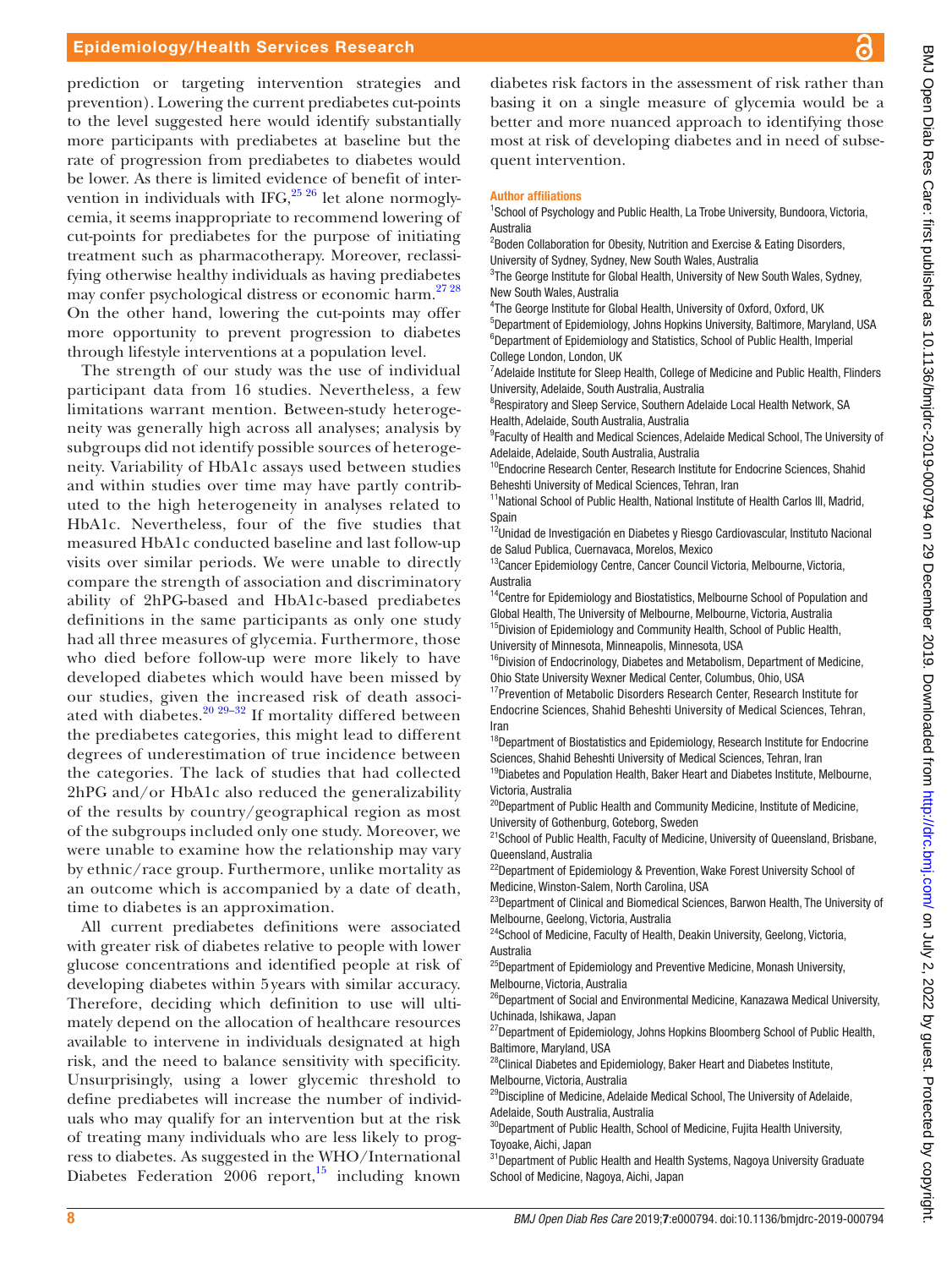$32$ College of Science, Health and Engineering, La Trobe University, Bundoora, Victoria, Australia

Acknowledgements The authors would like to thank the staff and participants of the ARIC study for their important contributions. The authors would like to thank the Australian Diabetes, Obesity and Lifestyle (AusDiab) study Steering Committee for providing data from the AusDiab study (Baseline, 2005 and 2012 follow-ups). The authors would like to thank the contribution made by participants of the Geelong Osteoporosis Study. The authors would like to thank the staffs and participants of the Jackson Heart Study. The authors would also like to thank the other investigators, the staff and the participants of the MESA study for their valuable contributions.

Contributors CMYL analyzed the data, co-drafted the manuscript and is the guarantor of this work. RRH conceived the design of the study and co-drafted the manuscript. MW provided statistical oversight. SC and EWG contributed to interpretation of the data. RA, FA, RG, TKG, CG, AH, DRJ, JJJ, DK, DJM, KM, RM, MM-C, JAP, MS, PJS, ES, JES, GW, HY provided study data. All authors contributed to the critical revision of the manuscript and approved the final version.

Funding This work was supported by the National Health and Medical Research Council of Australia (grant number 1103242). The Atherosclerosis Risk in Communities study has been funded in whole or in part with Federal funds from the National Heart, Lung, and Blood Institute, National Institutes of Health, Department of Health and Human Services, under contract nos. HHSN268201700001I, HHSN268201700002I, HHSN268201700003I, HHSN268201700005I, HHSN268201700004I. ES was supported by NIH/NIDDK grant K24DK106414. The Coronary Artery Risk Development in Young Adults Study (CARDIA) is supported by contracts HHSN2682018000031, HHSN2682018000041, HHSN2682018000051, HHSN2682018000061 and HHSN2682018000071 from the National Heart, Lung, and Blood Institute (NHLBI). The Jackson Heart Study (JHS) is supported and conducted in collaboration with Jackson State University (HHSN268201800013I), Tougaloo College (HHSN268201800014I), the Mississippi State Department of Health (HHSN268201800015I) and the University of Mississippi Medical Center (HHSN268201800010I, HHSN268201800011I and HHSN268201800012I) contracts from the National Heart, Lung, and Blood Institute (NHLBI) and the National Institute for Minority Health and Health Disparities (NIMHD). The Melbourne Collaborative Cohort Study (MCCS) recruitment was funded by VicHealth and Cancer Council Victoria. The MCCS was further augmented by Australian National Health and Medical Research Council grants 209057, 396414 and 1074383 and by infrastructure provided by Cancer Council Victoria. Cases and their vital status were ascertained through the Victorian Cancer Registry and the Australian Institute of Health and Welfare, including the National Death Index and the Australian Cancer Database. The Multi-Ethnic Study of Atherosclerosis was supported by contracts HHSN268201500003I, N01-HC-95159, N01-HC-95160, N01-HC-95161, N01-HC-95162, N01-HC-95163, N01-HC-95164, N01-HC-95165, N01-HC-95166, N01- HC-95167, N01-HC-95168 and N01-HC-95169 from the National Heart, Lung, and Blood Institute and by grants UL1-TR-000040 and UL1-TR-001079 from NCRR. The Population Study of Women in Gothenburg (PSWG) was financed in part by grants from the Swedish state under the agreement between the Swedish government and the county councils, the ALF-agreement ALFGBG-720201. VIVA Study received grants 95/0029 and 06/90270 from the Instituto de Salud Carlos III, Spain.

**Disclaimer** The views expressed in this manuscript are those of the authors and do not necessarily represent the views of the National Heart, Lung, and Blood Institute; the National Institutes of Health or the US Department of Health and Human Services.

Competing interests CMYL, JAP, GW and RRH received grants from the National Health and Medical Research Council of Australia (NHMRC) during the conduct of the study; MW received person fees from Amgen and Hyowa Hakko Kirin outside the submitted work; RA received grants from NHMRC and the Hospital Research Foundation during the conduct of the study; JJJ received grants from National Institute of Health (NIH), National Institute of Diabetes and Digestive and Kidney Diseases (K23DK117041) during the conduct of the study; DJM and JES received grants from Commonwealth Department of Health and Aged Care, Abbott Australasia Pty Ltd, Alphapharm Pty Ltd, AstraZeneca, Aventis Pharmaceutical, Bristol-Myers Squibb Pharmaceuticals, Eli Lilly (Aust) Pty Ltd, GlaxoSmithKline, Janssen-Cilag (Aust) Pty Ltd, Merck Lipha s.a., Merck Sharp & Dohme (Aust), Novartis Pharmaceutical (Aust) Pty Ltd, Novo Nordisk Pharmaceutical Pty Ltd, Pharmacia and Upjohn Pty Ltd, Pfizer Pty Ltd, Sanofi Synthelabo, Servier Laboratories (Aust) Pty Ltd, the Australian Kidney Foundation and Diabetes Australia during the conduct of the study, and personal fees from AstraZeneca, Mylan, Boehringer Ingelheim, Sanofi, Merck Sharp and Dohme, Novo Nordisk and Eli Lilly

outside the submitted work; PJS received grants from National Heart, Lung and Blood Institute during the conduct of the study; ES received grants from NIH during the conduct of the study.

Patient consent for publication Not required.

Ethics approval This study was approved by the La Trobe University Human Ethics Committee (approval number: HEC18120).

Provenance and peer review Not commissioned; externally peer reviewed. Data availability statement All data relevant to the study are included in the article or uploaded as supplementary information.

**Open access** This is an open access article distributed in accordance with the Creative Commons Attribution 4.0 Unported (CC BY 4.0) license, which permits others to copy, redistribute, remix, transform and build upon this work for any purpose, provided the original work is properly cited, a link to the licence is given, and indication of whether changes were made. See: [https://creativecommons.org/](https://creativecommons.org/licenses/by/4.0/) [licenses/by/4.0/](https://creativecommons.org/licenses/by/4.0/).

#### ORCID iDs

Crystal Man Ying Lee <http://orcid.org/0000-0001-6613-5491> Joshua J Joseph<http://orcid.org/0000-0001-9169-8261> Davood Khalili <http://orcid.org/0000-0003-4956-1039> Dianna J Magliano <http://orcid.org/0000-0002-9507-6096> Morgana Mongraw-Chaffin<http://orcid.org/0000-0001-6541-7198> Elizabeth Selvin<http://orcid.org/0000-0001-6923-7151> Jonathan E Shaw<http://orcid.org/0000-0002-6187-2203> Rachel R Huxley<http://orcid.org/0000-0002-2705-6616>

#### **References**

- <span id="page-8-0"></span>1 International Diabetes Federation. *IDF diabetes atlas*. 18th edn. Brussels: International Diabetes Federation, 2017.
- <span id="page-8-1"></span>2 Australian Government Department of Health. *Australian National diabetes strategy 2016-2020*. Canberra: Commonwealth of Australia, 2015.
- 3 National Institute for Health and Care Excellence. Type 2 diabetes prevention: population and community-level interventions. Public health guideline [PH35]. Available: [https://www.nice.org.uk/](https://www.nice.org.uk/guidance/ph35) [guidance/ph35](https://www.nice.org.uk/guidance/ph35) [Accessed 18 Dec 2018].
- <span id="page-8-2"></span>4 Levitan EB, Song Y, Ford ES, *et al*. Is nondiabetic hyperglycemia a risk factor for cardiovascular disease? A meta-analysis of prospective studies. *[Arch Intern Med](http://dx.doi.org/10.1001/archinte.164.19.2147)* 2004;164:2147–55.
- 5 Lawes CMM, Parag V, Bennett DA, *et al*. Blood glucose and risk of cardiovascular disease in the Asia Pacific region. *[Diabetes Care](http://dx.doi.org/10.2337/diacare.27.12.2836)* 2004;27:2836–42.
- <span id="page-8-3"></span>6 Tabak AG, Herder C, Rathmann W, *et al*. Prediabetes: a high-risk state for developing diabetes. *Lancet* 2012;379:2279–90.
- <span id="page-8-4"></span>7 Faerch K, Borch-Johnsen K, Holst JJ, *et al*. Pathophysiology and aetiology of impaired fasting glycaemia and impaired glucose tolerance: does it matter for prevention and treatment of type 2 diabetes? *[Diabetologia](http://dx.doi.org/10.1007/s00125-009-1443-3)* 2009;52:1714–23.
- 8 Morris DH, Khunti K, Achana F, *et al*. Progression rates from HbA1c 6.0-6.4% and other prediabetes definitions to type 2 diabetes: a meta-analysis. *[Diabetologia](http://dx.doi.org/10.1007/s00125-013-2902-4)* 2013;56:1489–93.
- <span id="page-8-5"></span>9 Lee CM, Colagiuri S. Diagnostic criteria and classification. In: Bonora E, DeFronzo R, eds. *Diabetes. epidemiology, genetics, pathogenesis, diagnosis, prevention, and treatment (PP. 23-39*. Cham: Springer International Publishing, 2018.
- <span id="page-8-6"></span>10 Borch-Johnsen K, Colagiuri S, Balkau B, *et al*. Creating a pandemic of prediabetes: the proposed new diagnostic criteria for impaired fasting glycaemia. *[Diabetologia](http://dx.doi.org/10.1007/s00125-004-1468-6)* 2004;47:1396–402.
- <span id="page-8-7"></span>11 Richter B, Hemmingsen B, Metzendorf M-I, *et al*. Development of type 2 diabetes mellitus in people with intermediate hyperglycaemia. *[Cochrane Database Syst Rev](http://dx.doi.org/10.1002/14651858.CD012661.pub2)* 2018;10.
- <span id="page-8-8"></span>12 National Institute for Health and Care Excellence. Type 2 diabetes: prevention in people at high risk, 2017. Available: [https://www.nice.](https://www.nice.org.uk/guidance/ph38) [org.uk/guidance/ph38](https://www.nice.org.uk/guidance/ph38) [Accessed 11 Dec 2018].
- <span id="page-8-11"></span>13 American Diabetes Association. 2. Classification and Diagnosis of Diabetes: *Standards of Medical Care in Diabetes-2018*. *[Diabetes](http://dx.doi.org/10.2337/dc18-S002)  [Care](http://dx.doi.org/10.2337/dc18-S002)* 2018;41:S13–27.
- <span id="page-8-9"></span>14 Lee CMY, Woodward M, Pandeya N, *et al*. Comparison of relationships between four common anthropometric measures and incident diabetes. *[Diabetes Res Clin Pract](http://dx.doi.org/10.1016/j.diabres.2017.07.022)* 2017;132:36–44.
- <span id="page-8-10"></span>15 World Health Organization,, International Diabetes Federation. *Definition and diagnosis of diabetes mellitus and intermediate hyperglycemia: report of a WHO/IDF consultation*. Geneva: World Health Organization, 2006.